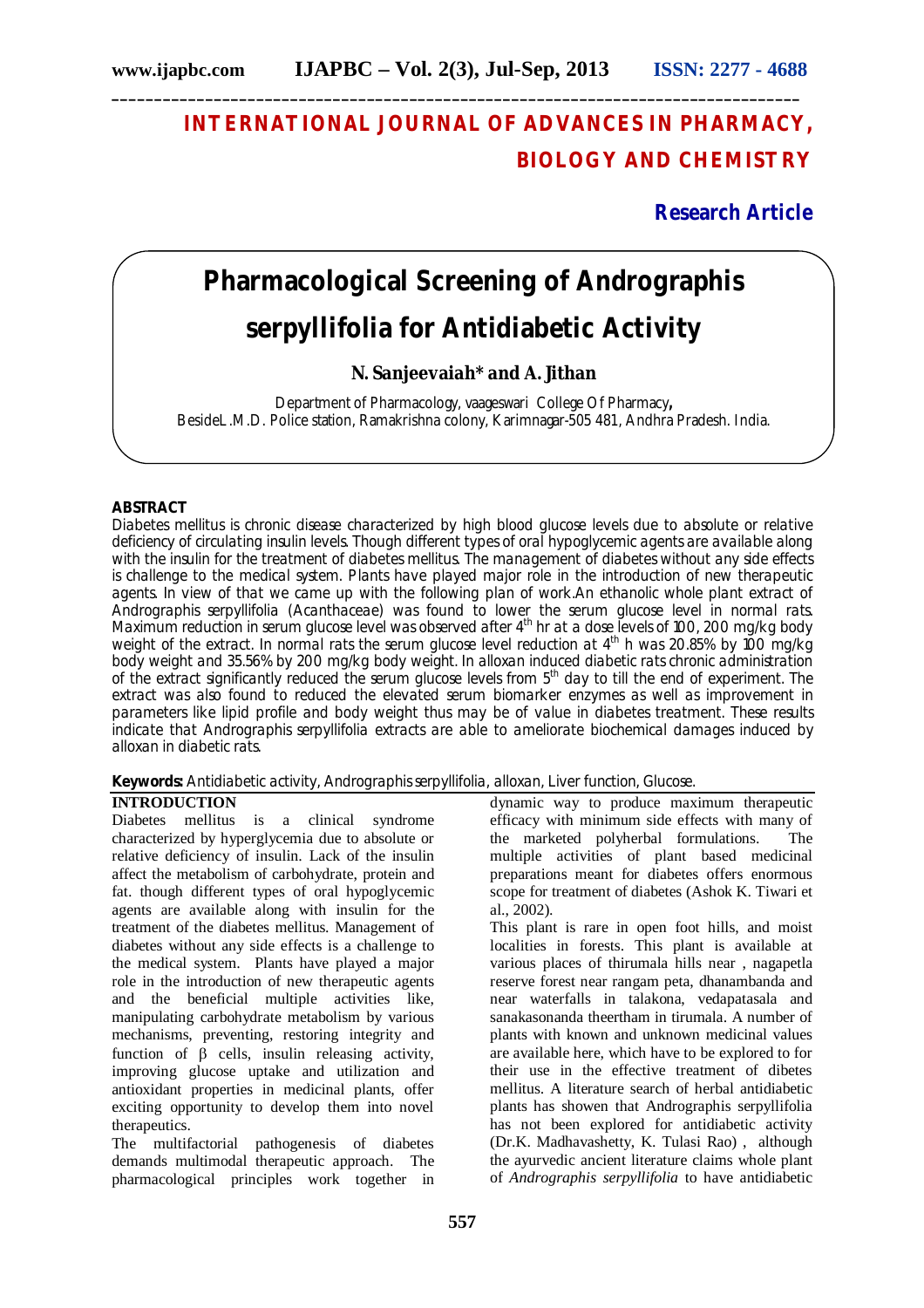activity. The scientific reports on the plant revealed that it is rich in flavonoids, glycosides, unsaturated fatty acids and Phenolic compounds, alkaloids, Saponins, terpenoids, tannins, tannins, andrographolides which may possess antidiabetic activity(Sudhashan Deepa V et al., 2010).

Due to the presence of different classes of compounds of pharmacological importance and since the whole plant has not been investigated for the pharmacological activities, the present work was undertaken to evaluate its traditional medicinal claim in the treatment of diabetes scientifically.

In view of above, we have thought of investigating the antidiabetic potential of the whole plant of Andrographis Serpyllifolia in comparison with a standard oral antidiabetic drug.

# **2. MATERIALS AND METHODS**

# **2.1 Collection of plant material**

The whole plant of *Andrographis serpyllifolia* was collected from different regions of Chittoor District, Andhra Pradesh, India. The plant specimen was authenticated by Dr.K. Madhava chetty, Assistant Professor, Department of botany, Sri Venkateshwara University, Tirupati.

# **2.2 Drugs and Chemicals**

Alloxan monohydrate was purchased from N.R. Chemicals, Mumbai. Glibenclamide was a generous gift from HETERO Laboratories, Hyderabad, India. Alcohol, ether and Assay kits (GOD-POD. SGPT. SGOT. Cholesterol. (GOD-POD, SGPT, Triglyceride, and HDL) were purchased from SS Pharma, Warangal. All other required chemicals and solvents were purchased and were of analytical grade.

# **2.3 Preparation of Plant extraction**

The whole plant material was shade dried at room temperature. The dried material was then crushed by mechanical grinding and stored in a dry place until use. The coarsely powered whole plant material was subjected to soxhlation using ethanol in 60:40 ratio for 72 hrs, at 60-80°C.The concentrated extracts were obtained by evaporating the solvent, under reduced pressure in a rotary evaporator at  $42-45^{\circ}$  C.The concentrated extracts were transferred to china dishes and then dried at room temperature. The solid extracts were scraped before complete drying, and then dried to a constant weight. The percentage yield obtained was 19.06% w/w and kept in an air tight container until use. The dried Andrographis serpyllifolia ethanolic extract was suspended in 2% gum acacia and used for the present study.

#### **2.4 Experimental Animals**

Wistar albino rats weighing 150-200 g were purchased from Sainath enterprises, Hyderabad, India. The animals were housed in standard polypropylene cages, and maintained under standard conditions (12:12 hour light and dark cycle; at an ambient temperature of  $25 \pm 5^{\circ}$ C; 35-60% of relative humidity). The animals were fed with standard rat pellet diet and water *ad libitum*. The maintenance and the handling of animals were done according to Committee for the Purpose of Control and Supervision on Experimentation on<br>Animals (CPCSEA) guidelines. All the Animals (CPCSEA) guidelines. All the pharmacological investigations were carried out only after obtaining Institutional Animal Ethical Committee (IAEC) approval.

# **2.5 Acute Toxicity Study (OECD Guidelines-423)**

Acute Toxicity study for the ethanolic extract of *Andrographis serpyllifolia* was carried out on mice according to OECD guidelines. Three mice were fasted overnight and maintained with water *ad libitum.The*. Each animal received single dose of ethanolic extract of *Andrographis serpyllifolia* (2000 mg/kg, p.o). After administration of the test compounds, animals were observed individually and continuously for 30 min, 2 hr and 24 hr to detect changes in the autonomic or behavioral responses and also for tremors, convulsion, salivation, diarrhea, lethargy, sleep and coma and then monitored for any mortality for the following 15 days. No, mortality or any other autonomic or behavioral responses such as tremors, convulsion, salivation, diarrhea, lethargy, sleep and/or coma were observed during first 15 days.

# **2.6 Assessment of Hypoglycemic Activity in Normal Healthy Rats**

For hypoglycemic study, rats were divided into four  $(4)$  groups  $(n=6)$  and were administered (2%w/v, 2 ml/kg, p.o.) gum acacia suspension ethanolic extract (100 mg/kg, p.o.), ethanolic extract (200 mg/kg, p.o.) and Glibenclamide (10mg/kg, p.o.) respectively. Blood samples were withdrawn from the retro orbital sinus under ether anesthesia at 0, 2, 4, 6 hr of extract administration. The fasting blood glucose levels were analyzed for blood glucose content using GOD-POD method.

# **2.7 Assessment of Oral Glucose Tolerance Test (OGTT)**

The Oral Glucose tolerance test was performed in overnight fasted animals. Rats were divided into groups (n=6), and were administered (2% w/v, 2) ml/kg, p.o.) Gum acacia solution, ethanolic extract (100mg/kg, p.o), ethanolic extract (200mg/kg, p.o.) and Glibenclamide (10mg/kg, p.o.) respectively.

Glucose solution (2g/kg body weight; per oral) was fed 30 min after the administration of extract doses and the standard drug. Blood was withdrawn from the retro-orbital sinus under ether anesthesia (to minimize the distress) at  $0, 60, 90, 120 \& 180 \text{ min}$ after the extract and standard drug administration.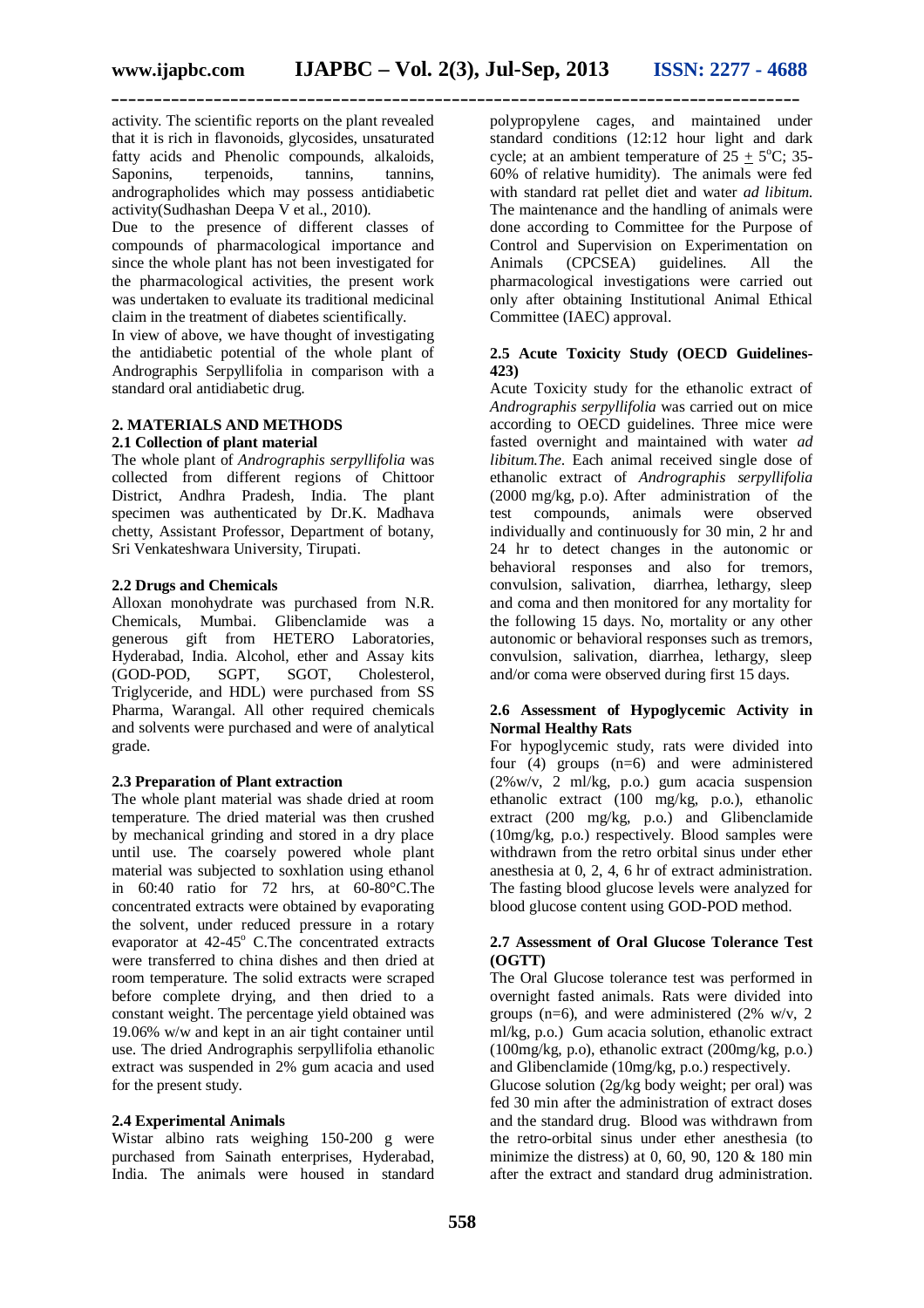**\_\_\_\_\_\_\_\_\_\_\_\_\_\_\_\_\_\_\_\_\_\_\_\_\_\_\_\_\_\_\_\_\_\_\_\_\_\_\_\_\_\_\_\_\_\_\_\_\_\_\_\_\_\_\_\_\_\_\_\_\_\_\_\_\_\_\_\_\_\_\_\_\_\_\_\_\_\_\_\_\_**

The fasting blood glucose levels were analyzed for blood glucose content by using GOD-POD method.

#### **2.8 Induction of Diabetes**

After overnight fasting rats weighing 150-200gm are injected intraperitoneally with 150mg/kg Alloxan monohydrate dissolved in normal saline. (Mohammed et al., 2010). Since alloxan is capable of producing fatal hypoglycemia as a result of massive pancreatic insulin release, rats were treated with 0.5ml of 20%w/v glucose solution after 3 hours of Alloxan administration. The rats were then kept for the next 24 hours on 5% w/v glucose solution bottles in their cages to prevent hypoglycemia (Dhandapani et al., 2002).The diabetes was assessed in the treated rats by determining the blood glucose concentration 72 hours after injection of alloxan. The rats with blood glucose level above 250mg/dl were selected for the study.

After the induction of diabetes mellitus in the male Wistar albino rats, the animals were divided into experimental and control group. All animals were fasted for 16-18 hr. before treatment. Body weight of each animal was recorded before beginning the treatment. Fasting blood glucose estimation was done on day 0,5,10, 15 of study. Blood was collected from retro-orbital sinus samples were analyzed for blood glucose content using GOD-POD method. Standard and Test substances were given to diabetic rats for 15 days.

On day 15, the body weight of each animal was recorded again and blood was collected from retroorbital sinus by using heparinised capillary tubes under ether inhalation(to minimize the distress) from overnight fasted rats and serum was separated and analyzed for serum cholesterol, serum triglycerides, HDL cholesterol and LDL cholesterol and liver function tests(SGOT and SGPT).

# **2.9 Statistical Analysis**

All results are expressed as mean ±S.E.M (standard error of mean). Statistical evaluation was done using one way analysis of variance (ANOVA), followed by Dunnett's method. Results were considered significant when P values were less than 0.05(P<0.05) or p<0.001.Statistical calculations and the graphs were prepared using Graph pad prism version 5.0

#### **3. RESULTS**

#### **3.1 Phytochemical Investigations**

The various qualitative chemical tests performed on the test extract showed that the extract contained Glycosides, Flavonoids, Phenolic compounds, Steroids, Terpenoids, Alkaloids and Saponins.

# **3.2 Acute Toxicity Test**

The acute toxicity test was performed on the mice and no abnormality or mortality was seen with 2000 mg/kg dose of test extract given orally. Hence the test dose was fixed as 100 and 200 mg/kg(OECD guidelines 423).

#### **3.3 Pharmacological Investigations**

| extract of Andrographis serpyllifolia in normal rats |                                    |                  |                  |                                              |                    |
|------------------------------------------------------|------------------------------------|------------------|------------------|----------------------------------------------|--------------------|
| Group $n=6$                                          |                                    | <b>Treatment</b> |                  | <b>Fasting Blood glucose</b><br>level(mg/dl) |                    |
|                                                      |                                    | 0 <sub>hr</sub>  | 2 <sub>hr</sub>  | 4 hr                                         | 6 hr               |
| I                                                    | Vehicle Control<br>(2% gum acacia) | $97.40 \pm 2.19$ | $98.95 \pm 3.10$ | $94.44 \pm 3.17$                             | $97.97 \pm 3.62$   |
| П                                                    | Standard<br>(10mg/kg)              | $95.83 \pm 2.08$ | $83.96 \pm 1.81$ | $63.02 \pm 1.49**$                           | 54.42±1.30**       |
| Ш                                                    | Test low<br>dose(100mg/kg)         | $94.44 \pm 1.44$ | $86.36 \pm 1.29$ | $74.74 \pm 1.49$                             | $84.34 \pm 1.82$ * |
| IV                                                   | Test high dose<br>(200mg/kg)       | $96.96 \pm 1.35$ | $83.33 \pm 1.29$ | $64.14 \pm 1.82**$                           | $82.32 \pm 1.44*$  |

**3.3.1 Table 1: Hypoglycemic effect of ethanolic**

Data represents Mean  $\pm$  S.E.M. (n=6). \*p< 0.05 \*\*p<0.01 \*\*\*p<0.001 Significant compared to control

| Group $n=6$ | <b>Treatment</b>                  | <b>FASTING BLOOD GLUCOSE LEVEL (mg/dl)</b> |                            |                                |                                |                                |
|-------------|-----------------------------------|--------------------------------------------|----------------------------|--------------------------------|--------------------------------|--------------------------------|
|             |                                   | 0 min                                      | $60 \text{ min}$           | $90 \text{ min}$               | $120 \text{ min}$              | <b>180 min</b>                 |
|             | Vehicle Control(2% gum<br>acacia) | $97.98 \pm 5.34$                           | $126.3 \pm 3.19$           | $110.6 \pm 1.70$               | $103.5 \pm 1.44$               | $93.93 \pm 1.10$               |
| П           | Standard $(10mg/g)$               | $83.34 \pm 1.82$                           | $99.49 \pm 1.82$ **        | $87.87 \pm 3.22$ **            | $76.26 \pm 1.82$ <sup>**</sup> | $67.17 \pm 1.82$ <sup>**</sup> |
| Ш           | Test low dose $(100mg/kg)$        | $89.50 \pm 1.76$                           | $109.9 \pm 2.97$           | $90.74 \pm 2.82$ <sup>*</sup>  | $85.18 \pm 1.35$ <sup>*</sup>  | $75.92 \pm 1.58$ <sup>*</sup>  |
| IV          | Test high dose $(200mg/kg)$       | $88.88 \pm 1.35$                           | $108.0+2.42$ <sup>**</sup> | $87.03 \pm 1.58$ <sup>**</sup> | $78.39 + 2.55$ **              | $74.69 \pm 1.76$ **            |

**3.2 Table 2: Effect on glucose tolerance test**

Data represents Mean  $\pm$  S.E.M. (n=6). \*p< 0.05 \*\*p<0.01 \*\*\*p<0.001 Significant compared to control.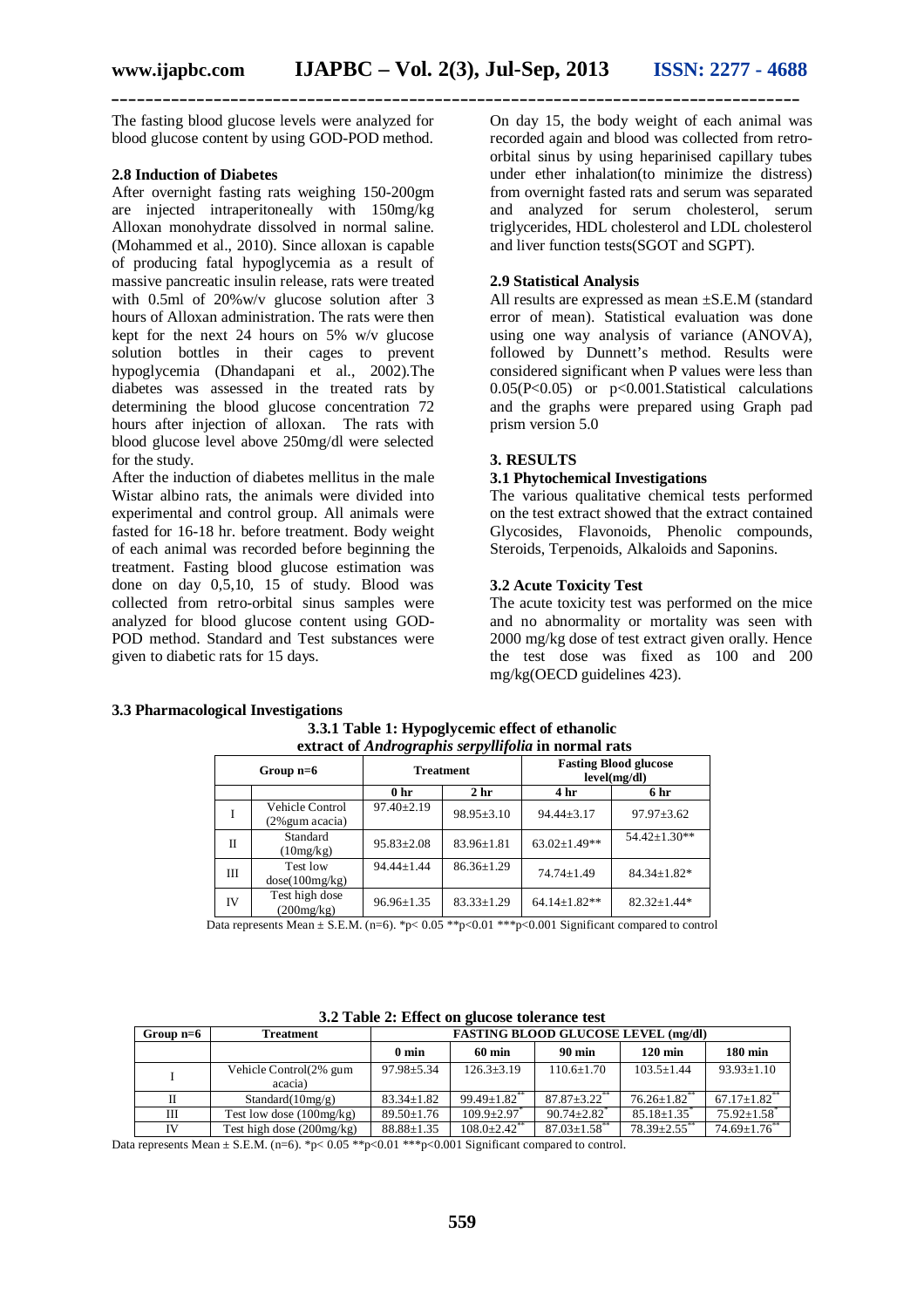| Group $n=6$ | <b>Treatment</b>                        | <b>FASTING BLOOD GLUCOSE LEVEL (mg/dl)</b> |                      |                      |                      |  |
|-------------|-----------------------------------------|--------------------------------------------|----------------------|----------------------|----------------------|--|
|             |                                         | $0th$ day                                  | $5th$ day            | $10th$ day           | $15th$ day           |  |
|             | Negative control (2%<br>gum acacia)     | $90.08 \pm 1.86$                           | $88.02 \pm 2.19$     | $90.32 \pm 1.86$     | $85.71 \pm 2.08$     |  |
| П           | Diabetic Control                        | $286.1 \pm 2.90$                           | $291.7 \pm 2.23$ *** | $279.6 \pm 2.15$     | $272.4 \pm 3.35$ *** |  |
| Ш           | Standard $(10 \text{ mg/kg})$           | $285.6 \pm 2.81$                           | $201.0 \pm 2.08$ *** | $179.0 \pm 2.16$ *** | $139.5 \pm 2.69$     |  |
| IV          | Test low<br>dose(100mg/kg)              | $288.9 + 4.27$                             | $246.9 \pm 1.80$ *** | $198.4 \pm 2.46$ *** | $161.9 \pm 3.01$ *** |  |
|             | Test high dose<br>$(200 \text{ mg/kg})$ | $283.3+4.12$                               | $233.3 \pm 1.92$ *** | $174.7 \pm 3.27***$  | $147.6 \pm 2.72$ *** |  |

**3.3.3 Table 3: Effect on fasting blood glucose level in various experimental groups**

Data represents Mean  $\pm$  S.E.M. (n=6). \*p< 0.05 \*\*p<0.01 \*\*\*p<0.001 Significant compared to Diabetic control

| 3.3.4 Table 4: Effect on serum biomarkers |  |  |  |
|-------------------------------------------|--|--|--|
|-------------------------------------------|--|--|--|

| Group<br>$n=6$ | <b>Treatment</b>                      | <b>SGOT (IU/L)</b>   | <b>SGPT (IU/L)</b>   |
|----------------|---------------------------------------|----------------------|----------------------|
|                | Negative Control (2% gum<br>acacia)   | 57.94±0.54           | $62.66 \pm 2.62$     |
|                | Diabetic Control                      | $138.9 \pm 6.72$     | $135.6 \pm 2.19$     |
| Ш              | Standard $(10 \text{ mg/kg})$         | $63.45 \pm 1.87$ *** | $77.75 \pm 1.90$ *** |
| IV             | Test low dose $(100mg/kg)$            | $89.21 \pm 1.18$     | $88.94 \pm 1.26$ *** |
|                | Test high dose( $200 \text{ mg/kg}$ ) | $70.35 \pm 0.82$ *** | $81.02 \pm 1.07***$  |

Data represents Mean  $\pm$  S.E.M. (n=6). \*p< 0.05 \*\*p<0.01 \*\*\*p<0.001

Significant compared to Diabetic control

| 3.3.6 Table 6: Effect on body weight changes |  |  |  |
|----------------------------------------------|--|--|--|
|----------------------------------------------|--|--|--|

| $Group(n=6)$                         | Average change in body<br>weight (gms) | <b>Increase/Decrease</b> |  |
|--------------------------------------|----------------------------------------|--------------------------|--|
| Diabetic Control                     | $32.1 \pm 1.815$                       | Decrease                 |  |
| Standard $(10 \text{ mg/kg})$        | $14.5 \pm 0.7638$                      | Decrease                 |  |
| Test low dose( $100 \text{ mg/kg}$ ) | $19 \pm 0.8944$                        | Decrease                 |  |
| Test high dose(200 mg/kg)            | $16.5 \pm 1.688$                       | Decrease                 |  |

#### **4.DISCUSSION**

In our study we could induce diabetes by alloxan monohydrate. Alloxan monohydrate, a betacytotoxin, induces "chemical diabetes" (alloxan diabetes) in a wide variety of animal species.

The present study shows that *Andrographis serpyllifolia* ethanolic extract has reduced the glucose level in normal, glucose loaded animals and in animals made diabetic with Alloxan monohydrate. The continuous treatment with ethanolic extract of *Andrographis serpyllifolia* for a period of 15 days produced a significant decrease in the blood glucose levels of diabetic rats. These results confirmed the use of *Andrographis serpyllifolia* ethanolic extract in folklore practice as an antidiabetic.

Alloxan monohydrate has been shown to induce free radical production and cause tissue injury (Halliwell & Gutteridge, 1985). The pancreas is especially susceptible to the action of alloxan induced free-radical damage. It was reported earlier that ethanolic extract of *Andrographis serpyllifolia*  can act as a free radical scavenger *in vitro* (Sudarshana Deepa V et al., 2010). Alloxan monohydrate damages a large number of β-cells, resulting in decrease in endogenous insulin release, which paves the way for decreased utilization of glucose by the tissue (Saravanan and pari, 2005). It is well established that sulphonylureas produce hypoglycaemia by increasing the secretion of insulin from pancreas and these compounds are active in mild alloxan-induced diabetes, but they are inactive in intense alloxan diabetes (Nammi et al.,2003). Since our results showed that glibenclamide reduced the blood glucose levels in hyperglycemic rats, the state of diabetes is not severe. The acute antihyperglycaemic and insulintropic effects of the *Andrographis serpyllifolia* ethanolic extract (200mg/kg) were similar to those of glibenclamide. The possible mechanism by which the plant extract mediates its antidiabetic action might be by potentiation of pancreatic secretion of insulin from existing residual β-cell of islets or due to enhanced transport of blood glucose to periphery. The progressive reduction in the blood glucose levels of alloxan-diabetic rats on treatment with ethanolic extract of *Andrographis serpyllifolia* might be due to a cumulative action of the extract during the period of treatment and also associated with an increase in the blood insulin levels, as is the possibility with the standard drug. Oral glucose tolerance test (OGTT) measures that body's ability to use glucose, the body's main source of energy. It can be used to diagnose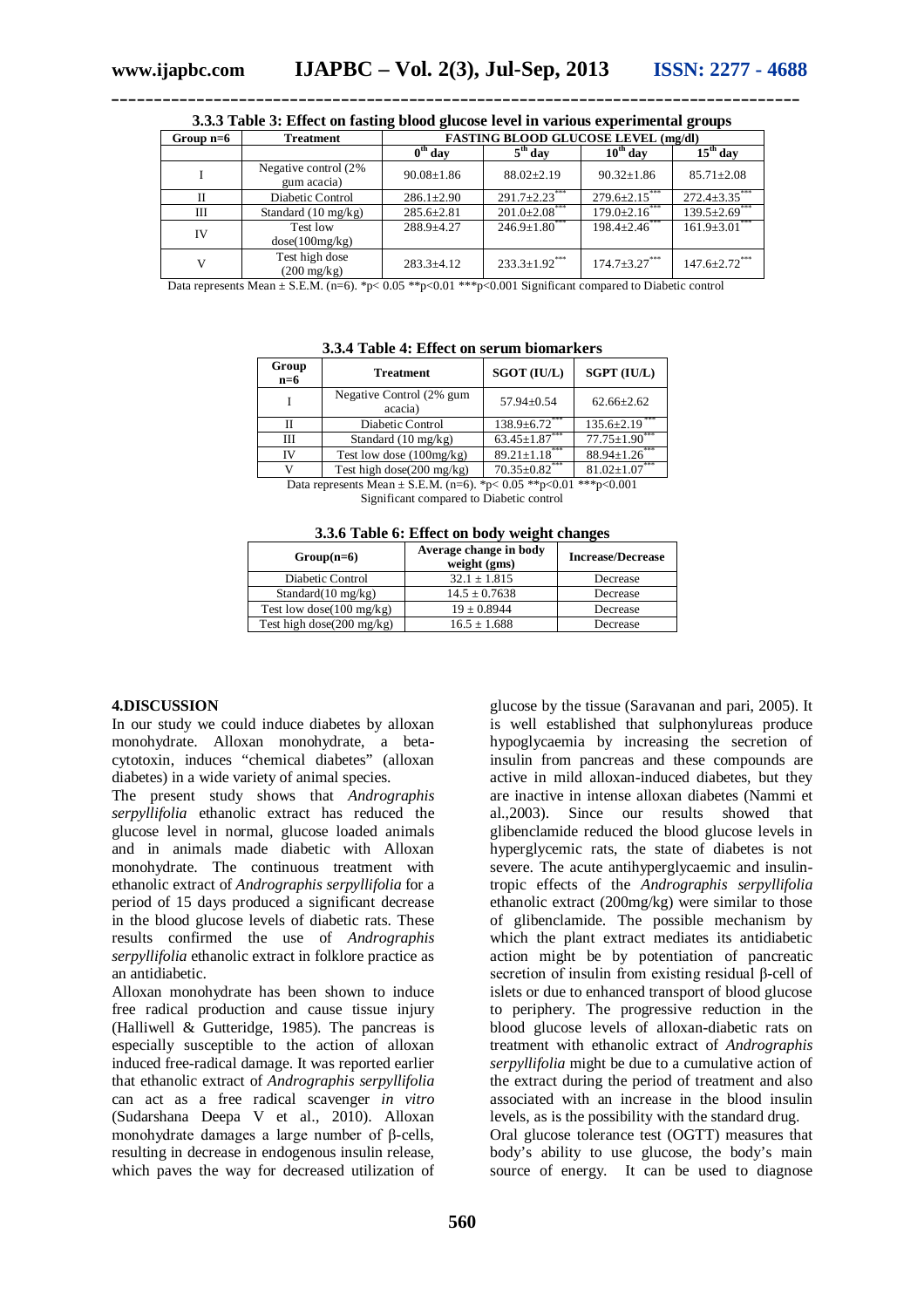prediabetes and diabetes (Md. Asaduzzaman et al. 2010). In our study, it was found that the ethanolic extract has also caused hypoglycemic effect, which may be due to the presence of hypoglycemic flavonoids, phenolic compounds or glycosides, alkaloids, saponins, terpenoids. A further investigation is needed to conclude anything for sure about the hypoglycemic effect. (Sudarshana Deepa V et al. 2010).

Elevation of serum biomarker enzymes such as SGOT, SGPT was observed in diabetic rats indicative of hepatic damage. The diabetic complications such as increased gluconeogenesis and ketogenesis may be due to elevated Transaminase activity (Gosh, Suryawansi, 2001). This study substantiated the hepatic damage by Alloxan monohydrate. The elevated transaminase activities were significantly reduced by ethanolic extract of *Andrographis serpyllifolia*. From this, one can assume the ethanolic extract of Andrographis serpyllifolia to be hepatoprotective also.

It is well known that in uncontrolled diabetes mellitus serum lipid profile changes significantly. There will be an increase in total cholesterol, triglycerides and LDL cholesterol along with decrease in HDL cholesterol (Arvind et al., 2002). In the present study the total cholesterol triglycerides, LDL cholesterol was increased in diabetic control groups and it was reduced in 15 days treatment with ethanolic extract of *Andrographis serpyllifolia* as well as the HDL cholesterol level was significantly increased. This proves to be a further beneficial effect of the extract along with the antidiabetic effect.

Diabetes mellitus causes failure to use glucose for energy which leads to increased utilization and decreased stores of protein causing reduction of body weight essentially by depletion of the body proteins (Guyton and hall, 2000). The results of the study indicated that upon treatment with standard drug and extract the loss in body weight improved when compared to the diabetic control group. This could be due to an improvement in utilization of glucose so that protein breakdown for energy purposes decreased thus leading to an improvement in body weight.

# **5. CONCLUSION**

The ethanolic whole plant extracts of *Andrographis serpyllifolia* at high dose (200mg/kg) exhibited significant antihyperglycemic activity than at low dose (100mg/kg) in alloxan induced diabetes mellitus in rats. These extracts also showed improvement in parameters like body weight and lipid profile as well as serum enzymes and thus may be of value in diabetes treatment. Further investigation is necessary to determine the exact phytoconstituent (s) responsible for antidiabetic effect.

#### **REFERENCES**

- 1. Ashok K, Tiwari and Madhusudhan Rao Journal of current sciences. 2002;83(1): 36.
- 2. Madhava K, Chetty K and Tulasi Rao. Flowering plants of chittoor district, Andhra Pradesh,252.
- 3. Sudarshana Deepa V and Suresh Kumar P . Preliminary photochemical investigations and an vitro antioxidant activity in selected parts of Andrographis "Journal of pharmacy research. 2010;3(9):2206-2210.
- 4. Asaduzzaman Md, Most Afia Akhtar, Ariful Islam Md, Rafiqul Islam Khan Md, ASM Anisuzzaman and Maruf Ahmed. Evaluation of antidiabetic, Antihyperlipidemic and Hepatoprotective Effects of Allium sativum in Alloxan Induced Diabetic Rats. Bangladesh Pharmaceutical journal. 2010;13(1):ISSN no.: 0301-460.
- 5. Nammi S, Boini MK, Lodagala SD and Behara RBS. The juice of fresh leaves of Catharanthus Roseus Linn. Reduces blood glucose in normal and alloxan diabetic rabbits. BMC Complementary and Alternative Medicine. 2003;3:1-4.
- 6. Saravanan R and Pari, L. Antihyperlipidemic and antiperoxidative effect of diasulin, a polyherbal formulation in alloxan hyperglycemic rats. BMC Complementary and Alternative Medicine. 2005;5:1-10.
- 7. Halliwell B and Gutteridge JMV. Free radicals in biology and medicine. 1985;215.
- 8. Guyton AC and Hall JE. Guyton and Hall Text book of medical physiology,  $10^{th}$  ed. Elsevier, a division of reed elsevier India Pvt. Ltd., New delhi, 2000;894-897.
- 9. Ghosh S and Suryawanshi SA. Effect of Vinca rosea extracts in treatment of alloxan diabetes in male albino rats. Indian Journal of Experimental Biology. 2001;39:748-759.
- 10. Fazil Ahmed M, Syed Mohammed Kazim, Syed Safiullah Ghori, Syeda Sughra, Shaik Rasheed Ahmed, Shaik Mehboob Ali and Mohammed Ibrahim. Antidiabetic Activity of Vinca rosea Extracts in<br>Alloxan-Induced Diabetic Rats. Alloxan-Induced Diabetic Rats. International Journal of Endocrinology. 2010; Article ID 841090, 6 pages.
- 11. Arvind K, Pradeep R, Deepa R and Mohan V. Diabetes and coronary artery disease. Indian J Med Res. 2002;116:163– 176.